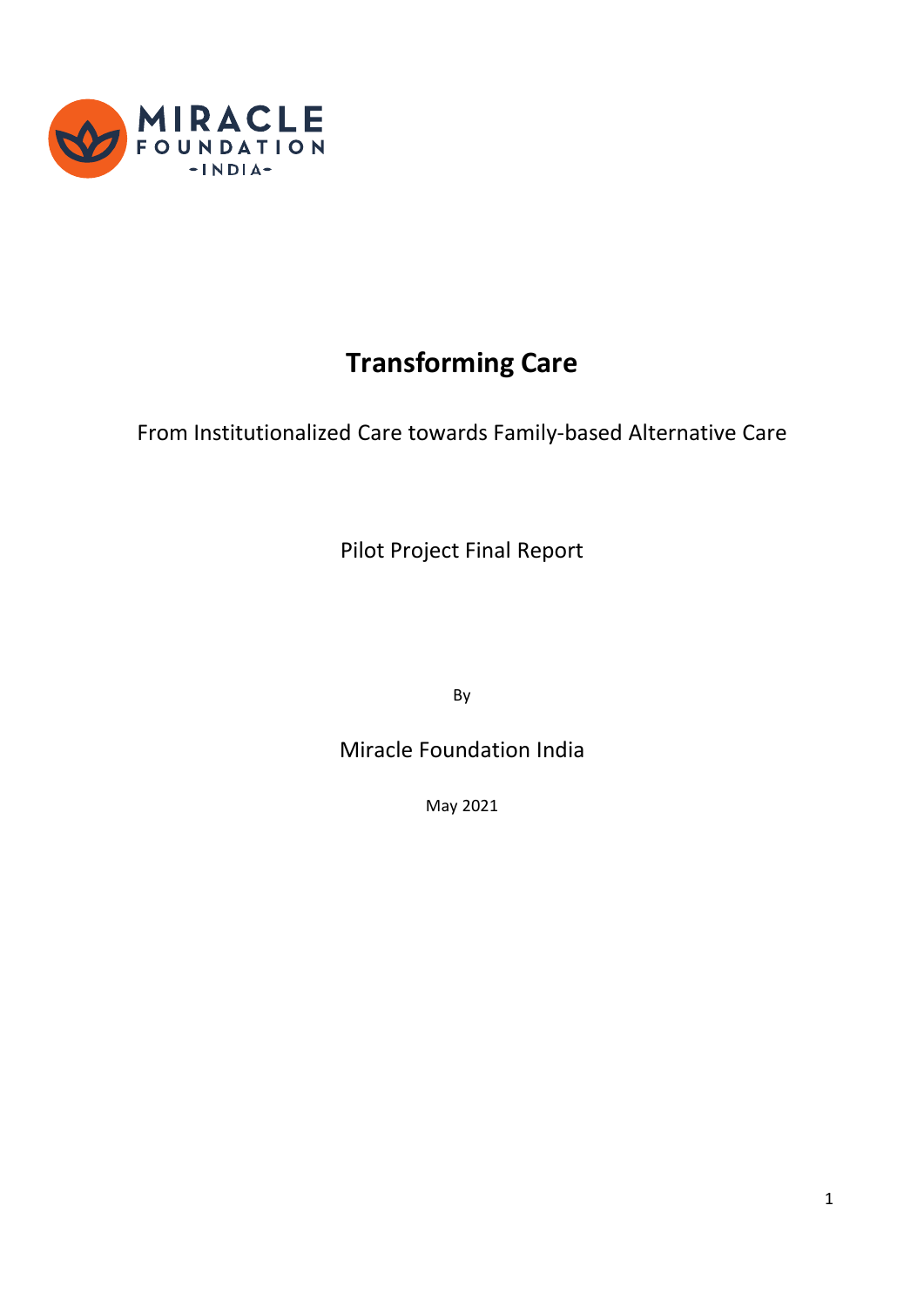#### **Background & Context**

With the mission for supporting orphans and vulnerable children to have a better quality of life, while bringing about systemic and sustainable change that reduces the need for child care institutions (CCIs). In 2019, Miracle Foundation India collaborated with its 2-partner organisation Child Care Institutions (CCIs)/ Children Home Gokul Balika Ashram for girls run by Matrumandir located in Devrukh – Ratnagiri Dst. Maharashtra & AARAMBH Boys home located in Indore Dst. Madhya Pradesh as a part of its pilot project with the goal to **'***create a replicable model for other CCIs to effectively implement Family Based & Alternative Care through systemic change by engaging multiple stakeholders'.* As reflected in the goal, stakeholder engagement, sustainability, holistic approach and children's best interest were at the core of the project.

The project was originally scheduled to be a two-year project (Year 1: March 2019 – April 2020, Year 2: April 2020 – March 2021). The four key objectives for pilot project included:

- ➢ Creating a model for other CCIs by putting together learnings & best practices
- $\triangleright$  Showcase a true transformation by incorporating family-based care into the CCI model
- $\triangleright$  Strengthening the processes, develop steps for systemic change & gather data for comparative analysis (supporting children in a CCI vs. in a family)
- ➢ Engage government & non-government agencies to promote Family-based Alternative Care (F-BAC) for creating sustainable impact

Last year in April 2020, the pilot project completed its first year when a Mid Term Review (MTR) was conducted to: track the progress of the pilot in-terms of the activities per the timeline while ensuring those were still relevant to the program objectives & make modifications in the project goals based on the learnings from Year one. The complete MTR Summary report is also available for reference in the resource library of India Alternative Care Network (IACN)as well as on the website of Better Care Network (BCN). Following the recommendations made in MTR report, the second year of the pilot project focused on the following areas:

- ➢ Increase CCIs ownership for programme plan, activities & monitoring
- $\triangleright$  Full staffing for carrying out F-BAC in both CCIs
- $\triangleright$  Transitional planning for sustainable placements for existing children in both CCIs
- $\triangleright$  Strengthening the advocacy efforts through engagement with all key stakeholders
- $\triangleright$  CCI's would develop vision clarity through the envisioning exercise

#### **The Purpose:**

As we completed two years mark for pilot in March 2021, we needed to know:

- ➢ What an overall pilot at both CCIs progressed in adapting the key learning, way forward as cited in MTR Report
- $\triangleright$  What was next for the pilot would this continue as planned/
- $\triangleright$  Identify key lessons, learnings in the process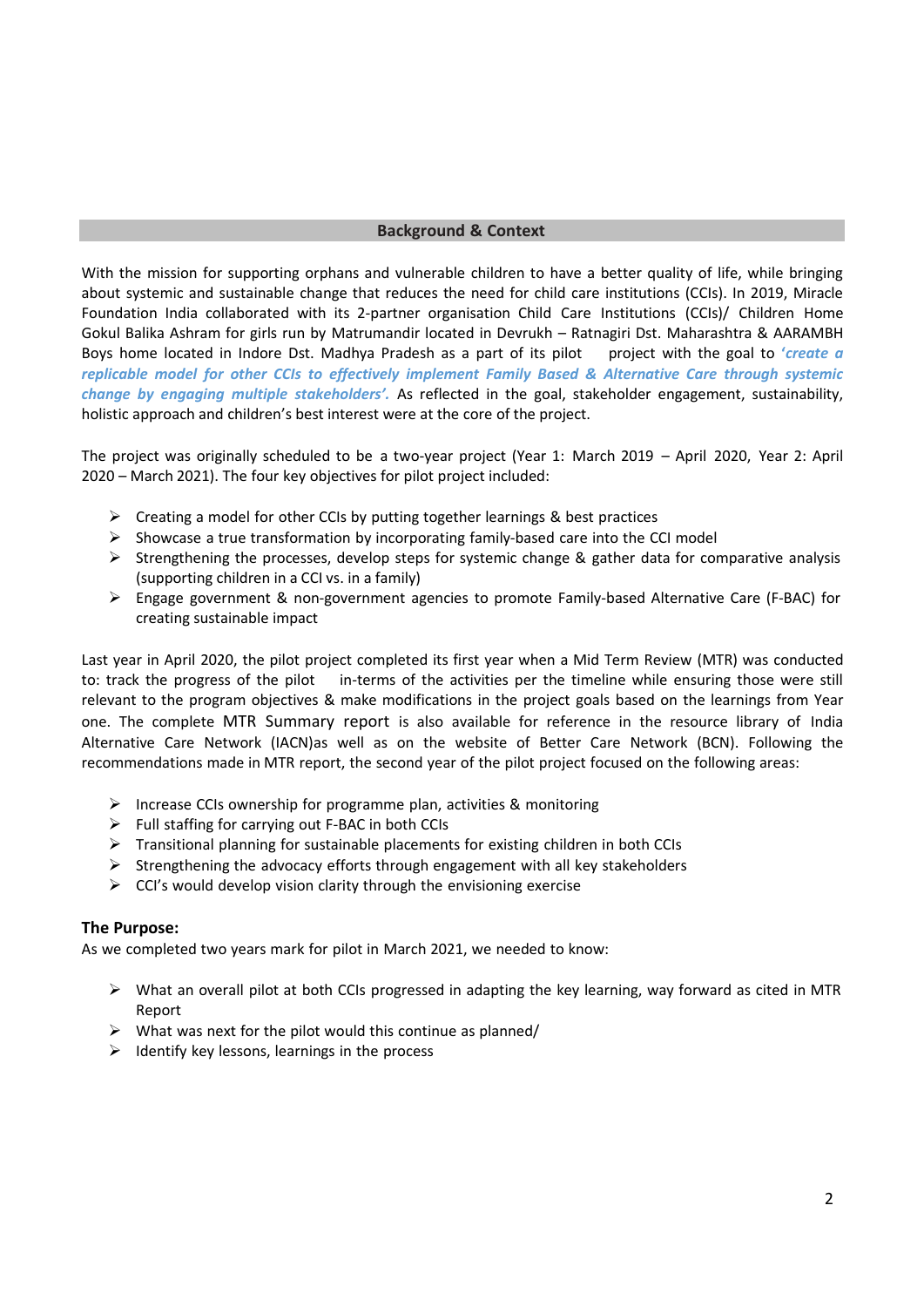#### **Methodology**

For the second-year pilot project report, both the teams at Miracle & CCIs worked together for data collection. Primary data was collected within the purview of capturing key achievements, challenges, learning & recommendations, way forward plan and analysed by the Miracle team. This included:

- $\triangleright$  Structured interviews with children & their caregivers:
	- o For AARAMBH: The CCI team interviewed five children: out of which four were reintegrated with families in 2019 & 2020 & one was temporarily placed with family under Expedite Case Management Process (ECM)<sup>1</sup>. As for the caregivers out of the above five children: two of the children's caregivers were interviewed.
	- o For Gokul: CCI's Program Officer (PO) interviewed seven children: out of which three children were in CCI & four were reintegrated with family. As for the caregivers, out of the above seven children: four children's caregivers were interviewed
- $\triangleright$  Focused Group discussions were conducted with:
	- The district government child protection functionaries: including one Child Welfare Committee (CWC) officials
	- o CCI teams at both CCIs including Social Worker, In charge, Program Office (FBC) & Chief Functionaries (CFOs)
- $\triangleright$  Program feedback survey with:
	- o Implementation team at Miracle Foundation working with both CCIs
	- o Members of senior (Sr.) management at Miracle Foundation
- ➢ Analysis of data from Case Management Tracker Tool (CMT) to track effectiveness of case management system, a tracking system developed by Miracle Foundation India covering all six stages of case management (Admission, Assessment, Planning, Implementation, Follow-up, Case closure) in order to track pre and post reintegration progress, wellbeing of the children and families.
- $\triangleright$  Quarterly goals for the pilot project based on the evolving plan for both CCIs for timely achievement of targets.
- $\triangleright$  Evaluating needs through child & family assessments by assessing the utilisation of Miracle Foundation India's proprietary Thrive Scale™. It is a strengths-based assessment tool used to identify strengths, risks, and address areas of support within a family home over time. A home's safety is measured based on five wellbeing domains - Family and Social Relations, Health and Mental Health, Education, Living Conditions, and Household Economy - with the child and family's participation and views at the core.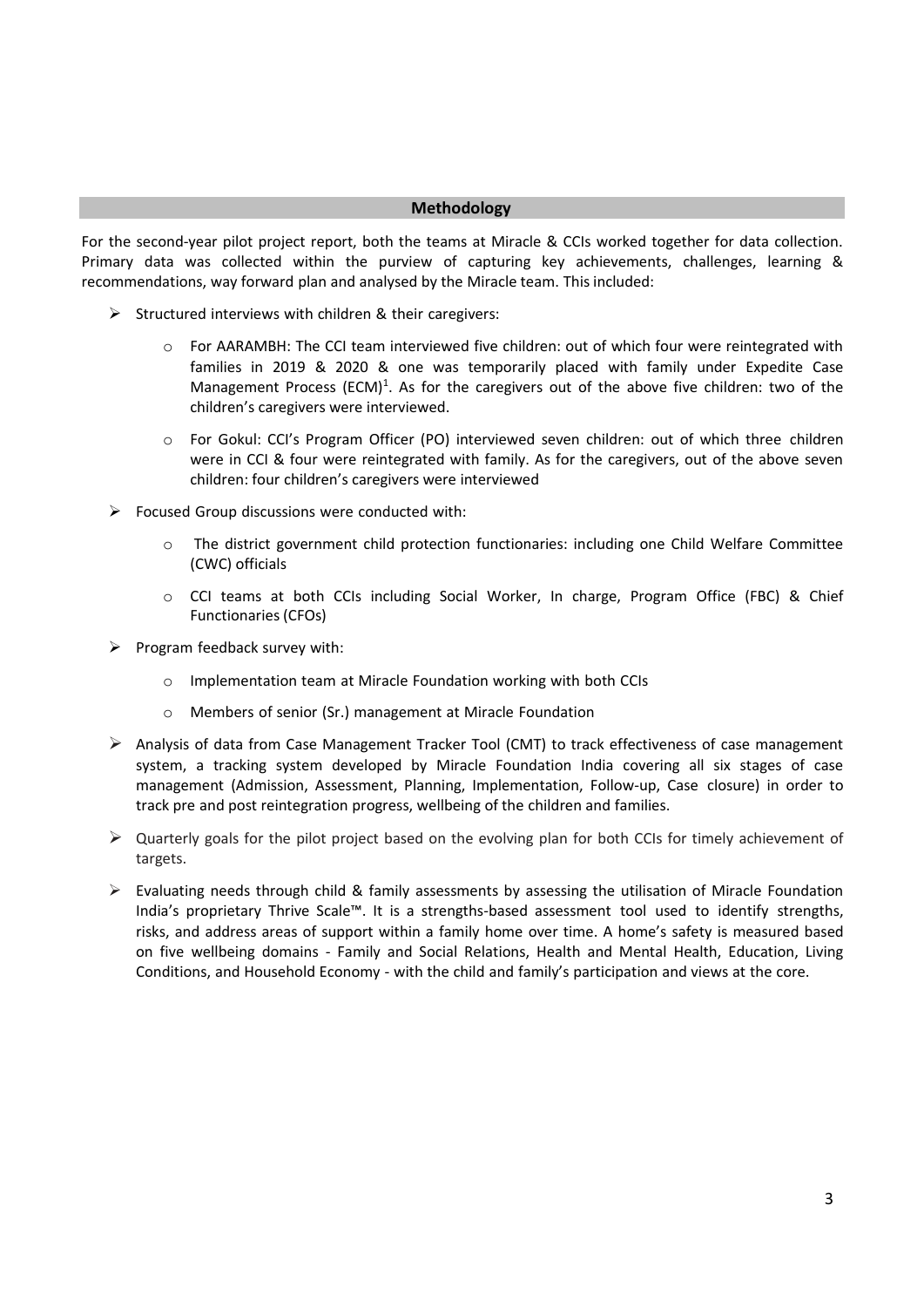The findings from data analysis from all concerned stakeholders fall in four major areas of Achievements, Challenges, learnings & Recommendations and Way Forward.

#### **Achievements**

#### **a) Develop clarity of future 'vision:'**

A visioning exercise is a powerful tool to use when engaging in strategic planning. It is useful to the organization when it is driving a transitional change (reinvention phase). The strategic review analysis exercise successfully conducted with AARAMBH helped to plan the organisation's future vision – which was transitioning out of 'institutional care' in to community-based approach. This implied, AARAMBH utilising existing building structure to set up training facility & working in 'identified high-risk' community for prevention of separation of children from families while ensuring child safety. However, for Gokul, the strategic review analysis exercise was not held due to lack of participation from CCI Management. While, there were 'envisioning discussions' to understand alignment of the organisation's goal towards transitioning from institutional care towards family-based care. The CCI leadership wanted to continue with institutional care-set up for children in need of care & protection while also looking to expand into other projects such as – old age home & after care institution for 18+yrs girls.

#### **b) A Well-established Case Management System**

Both the CCIs ensured that all children data was captured in the case management tracking system (CMT) in order to track the pre and post reintegration progress, wellbeing of the children and families. However, the reintegration target for children was impacted due to COVID-19 pandemic particularly for Gokul, where there was no new reintegration. AARAMBH on the other hand worked very closely with children and families to ensure smooth transition of children from CCIs to families and other forms of alternative care by effectively utilizing Miracle's 'expedited case management process'. While also ensuring regular monitoring support to all children placed prior to COVID-19 pandemic. AARAMBH was able to over achieve its target of reintegrating seven Children in Year two.

| .                                  |             |             |
|------------------------------------|-------------|-------------|
| <b>Number of Children</b>          | Gokul       | Aarambh     |
| Baseline - At CCI                  | 18 children | 35 children |
| (At beginning of project)          |             |             |
| Beginning of Year 2 - At CCI       | 10 children | 33 children |
| Currently At CCI                   | 10 children | 3 children  |
| (April 2021)                       |             |             |
| Assessment Phase                   | 5           | 0           |
| Preparation Process as of          |             |             |
| April 2021:                        |             |             |
| <b>Planning Stage</b><br>$\bullet$ | 5           | 1           |
|                                    |             |             |
|                                    | 0           | 15          |

*Table 1* below depicts the Impact numbers from Both CCIs: *Table 1*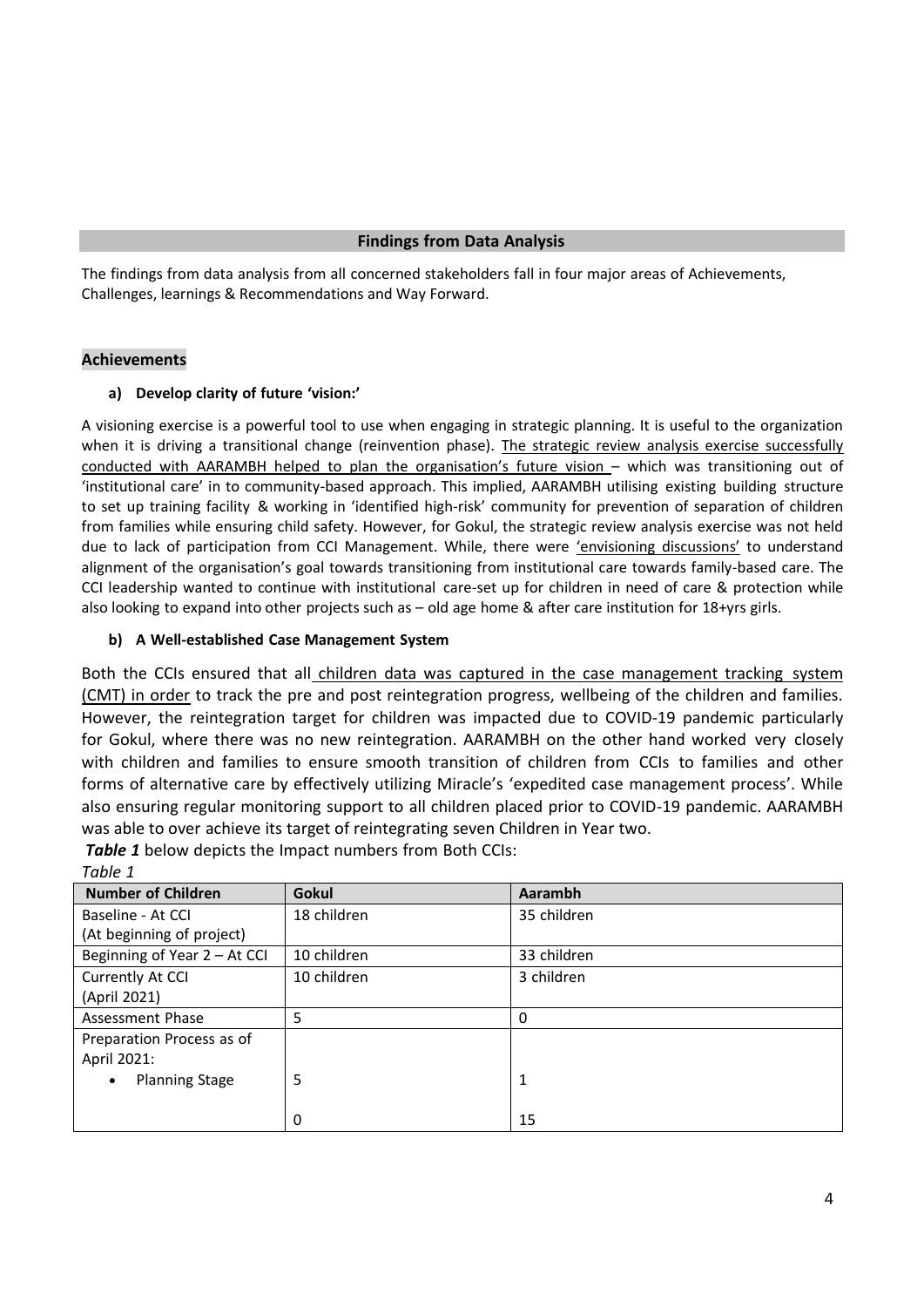| <b>ECM Process</b>            | 0                            | 2                                         |
|-------------------------------|------------------------------|-------------------------------------------|
| Implementation<br>Stage       |                              |                                           |
| Follow Up/Evaluate Stage      | 11 Children                  | 15 Children11                             |
|                               | 2 Children (Case Closure)    | 3 Children (Case Closure)                 |
| <b>New Admissions</b>         | 0                            | 0 - The CCI is committed to no new        |
|                               |                              | <b>ADMISSIONS</b>                         |
| <b>CCI Thrive Scale Score</b> | 83% Feb 2019                 | 89% Dec 2018                              |
|                               | 88% Feb 2020                 | 89% Jan 2020                              |
|                               | 88% Nov 2020                 | 96% Jan 202111                            |
| Right #1 Score                | 76% Feb 2019 before          | 64% Dec 2018 before expansion of Right 1  |
|                               | expansion of Right 1         |                                           |
|                               | 69% Feb 2020                 | 52% Jan 2020                              |
|                               | 71% Nov 2020                 | 75% Jan 202111                            |
| Children in Other Forms of    | Reintegration with Parent: 8 | Reintegration with Parent: 3              |
| <b>Family Placement</b>       | Reintegration with Kinship:2 | Reintegration with Kinship: 7             |
|                               | Independent Living: 3        | Group/semi-independent living: 8 children |

#### *Explanation:*

- *Children at CCI:*
	- o AARAMBH: Due to COVID-19 pandemic several children were moved to families in April 2020 'unplanned move' without preparing child or family. However, these children were covered under Miracle's ECM process to ensure smooth transition with on-going family preparation to ensure permanency & structured follow up plan.
	- o GOKUL: Due to COVID-19 pandemic child and family preparation process went on a 'stand-still' due to restricted contacts between children and families
- *Preparation Process as of April 2020*
	- Planning Stage Children identified for placement in families & alternative care
		- $AARAMBH: (TS<sup>TM</sup> assessment continue to ensure smooth transition)$ 
			- In-plan reintegration with Kinship: 1 child
			- Gokul: (1 new child added to the list. Intensive preparation work continues with family & child – started late due staffing issues)
				- In-plan reintegration with Parent: 3 children
				- In-plan reintegration with Kinship: 2 children
	- o ECM Process: In current situation of pandemic where lot of unplanned placements happened without preparing child or family, ECM process supported to design a permanency & follow up plan, while also ensuring every child placed with family was safe, healthy; protected from risk, thriving.
		- **AARAMBH: CCI supported 15 children and families to ensure smooth transition with** frequent follow-ups (fortnightly) & monthly TS™ for families
	- o Implementation Stage: Children in process of transition
		- AARAMBH:
			- In-plan reintegration with Parent: 2 children
- Post Placement Follow Up/Evaluate Stage:
	- o AARAMBH: last year, CCI was successful to reintegrate 15 children using ECM process. There were 8 children who were placed in group living & semi-independent living with structured weekly visits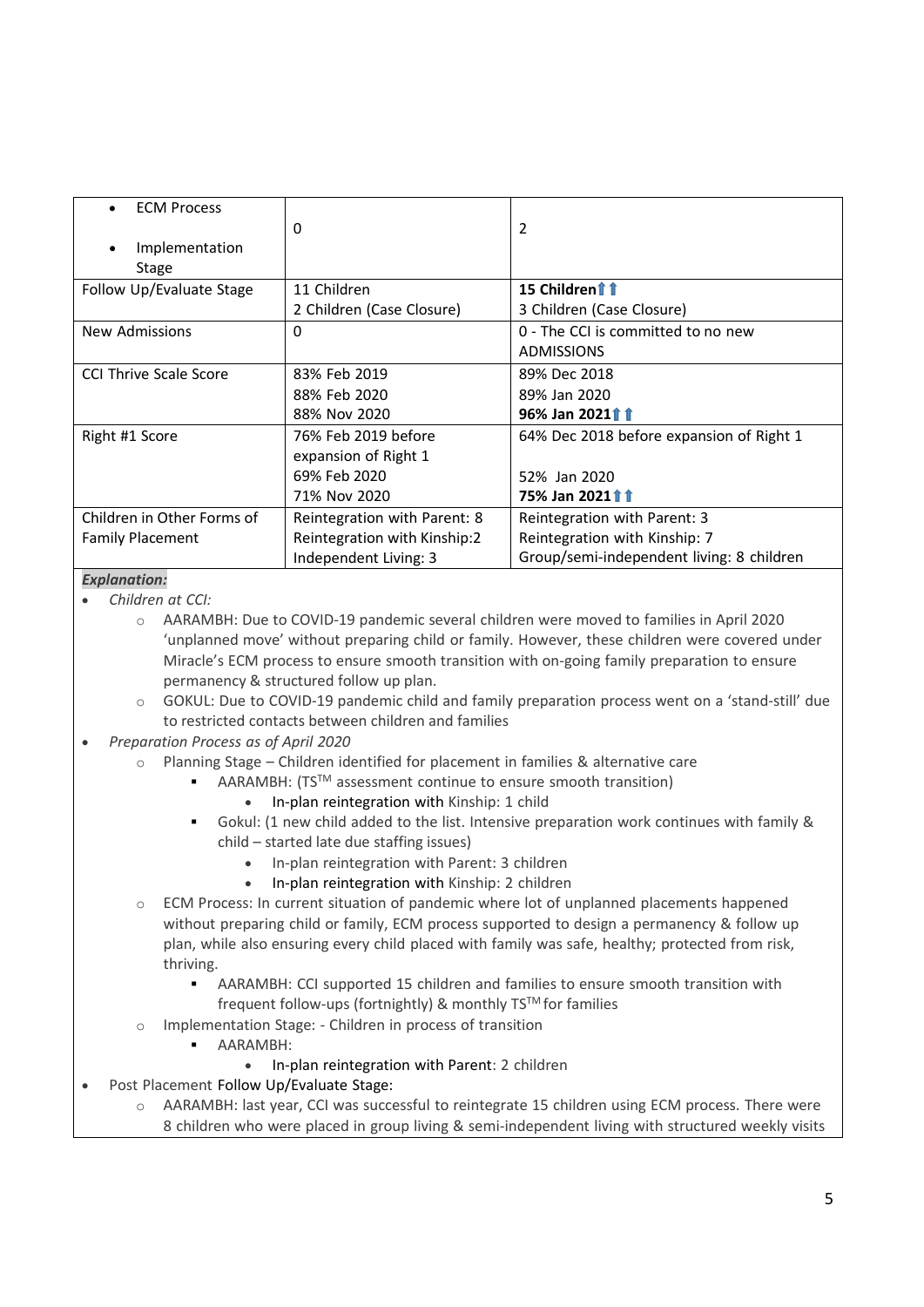and mentoring support by ORW (Outreach worker). Additionally, by April 2021 3 children's cases were closed – considering completion of 18 months monitoring support.

 $\circ$  Gokul: Year two was slightly slow for CCI where no new child was reintegrated, this was due to COVID-19 pandemic, lack of staffing & poor implementation of case management process. However, 'by Oct 2020 we finally had full staff which resulted in reinitiating regular remote followup support & monitoring to children & families' shared by CCI team during FGD session, eventually leading to 2 case closures.

**Figure 1 & 2,** depicts the pre and post reintegration analysis of Thrive Scale™ scores on the five wellbeing domains from the case management tracker for the children in AARAMBH & Gokul, which in a way captured the essence of their experience. *Figure 1*



**Explanation:** *Data of 12 of 13 reintegrated children in YEAR 2 was taken for this analysis.*

Data showed significant **increase %** in domains such as *Family & social relationships, Health & Mental Health*. This was due to support of Mental health Resource Person (MHRP) who was instrumental in supporting CCI team in family relationship strengthening. Reintegrated children interviewed for this study shared that 'they have now developed strong bonding with the extended family members as well. They got more time to spend at home, helped in the household chores for their parents.' Also, during the parents interview all 4 parents/caregivers shared that their bond with the children has grown. During lockdown phase children helped the parents in household chores. Children's relationship with extended families also developed well. Paternal family relatives of the community have accepted the children very well. Some relatives might not help them financially, but were there to give moral support'. In latter part of year two, with appointment of PO, who worked extensively to create linkages for family to access health services.

*Household economy & Living conditions* domains did not see much progress which was primarily due to the 'COVID-19 pandemic' however there was relief support provided to families through Miracle & other initiatives through linkages with community services & social protection schemes. 3 of 7 parents interviewed shared that 'they were daily wage earners & were most affected of COVID lockdown. During this time, they had no source of livelihood somehow, for a couple of months these families managed the daily household needs, and the needs of their children. But slowly it becomes impossible for them to manage their expenses when relief support came to their rescue'.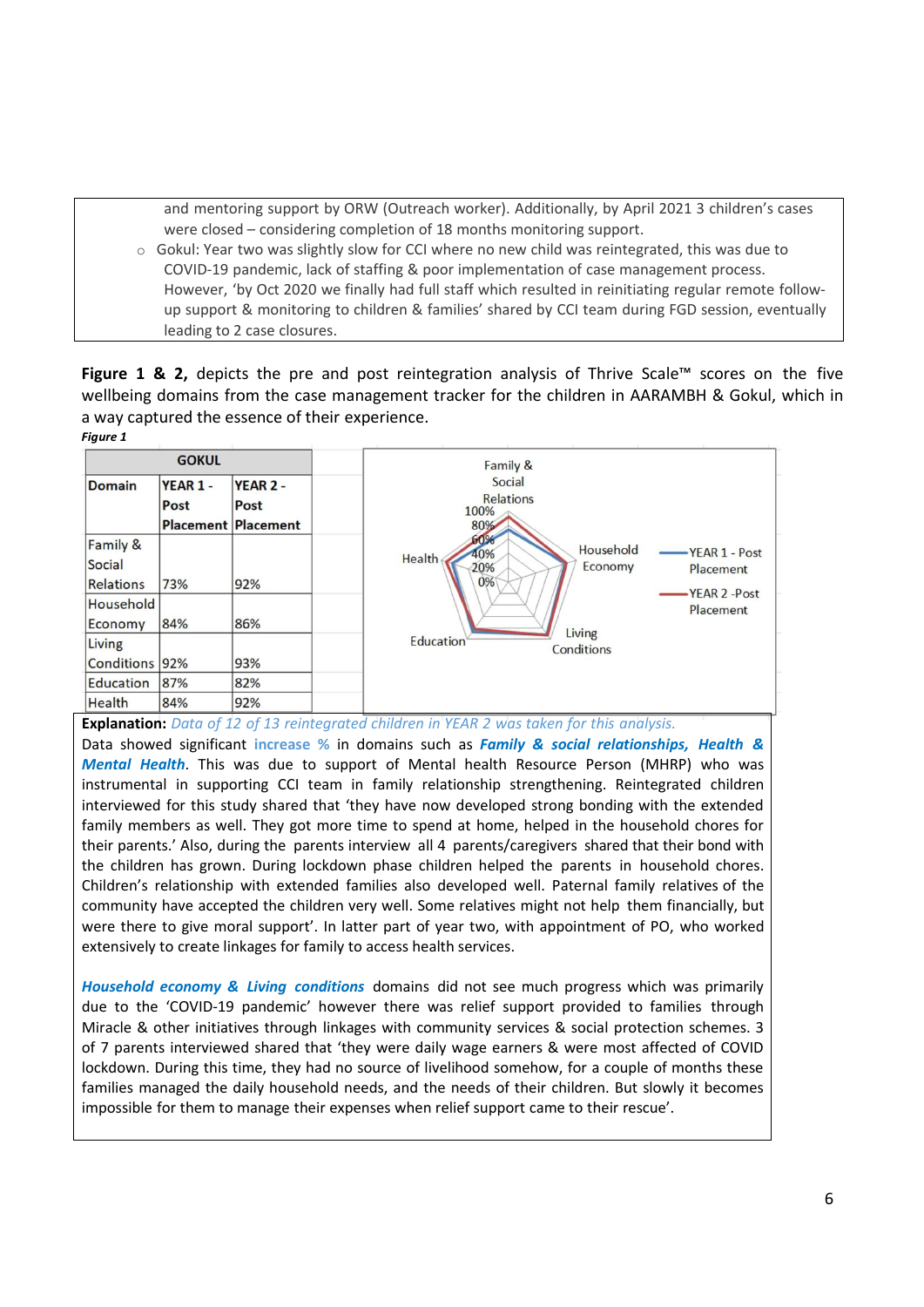There was a decline in *education domain* where few children identified who did not want to continue with formal education and were at risk of drop out, children wanted/ or were expected by the families to work for supporting the family's income.

**Red FLAGS:** 2 children in this category who were identified with risk of child marriage & noncontinuity of education. The PO shared during the FGD discussion that 'parents who were illiterate, daily wager preferred to plan marriage of their children or children started working', this was a big challenge.

#### *Figure 2*

| <b>AARAMBH</b><br>Reintegrated children in YEAR 2 |            |                                  | Family &<br>Social                   |                                                                     |                               |
|---------------------------------------------------|------------|----------------------------------|--------------------------------------|---------------------------------------------------------------------|-------------------------------|
| <b>Domain</b>                                     | Pre        | At<br><b>Placement Placement</b> | Latest -<br>Post<br><b>Placement</b> | <b>Relations</b><br>85%<br>80%<br>75%<br>Household<br><b>Health</b> | Pre Placement                 |
| Family &<br>Social<br><b>Relations</b>            | 79%        | 81%                              | 83%                                  | 70%<br>Economy<br>65%                                               | At Placement<br>Latest - Post |
| Household<br>Economy<br>Living                    | 73%        | 80%                              | 82%                                  | Living<br><b>Education</b><br>Conditions                            | Placement                     |
| <b>Conditions</b><br>Education                    | 73%<br>73% | 81%<br>82%                       | 80%<br>78%                           |                                                                     |                               |
| Health                                            | 72%        | 80%                              | 74%                                  |                                                                     |                               |

**Explanation:** *Data of all 15 reintegrated children was taken for this analysis.*

Note that out of 15 reintegrated children, 4 children were planned placements while 11 children were under ECM process that were later reintegrated through regular follow-ups & assessments.

Data shows increase percentage in all wellbeing-domains from the time of pre-placement phase. However, there was a dip seen in few domains at the time of placement to most recent scores in domains such as **education & health**. This slump was observed due to reduced frequency of assessments (between December '20 – February '21) as the PO position was vacant.

Currently, with restructuring of staff and appointment of new PO this gap is been mitigated by the CCI team through regular education follow-up, through support of coaching teachers (developing educational plan) & connecting the families to social protection schemes such as Ayushman Health insurance schemes & helping families access local resources including PHCs, Aanganwadi & Asha workers under ICDS schemes. The social worker shared during the FGD that 'having community volunteers come up to support in follow-ups to ensure consistent support to the family was helpful'.

**Red FLAGS:** No child is this category.

**c) Active involvement of CCI Management:**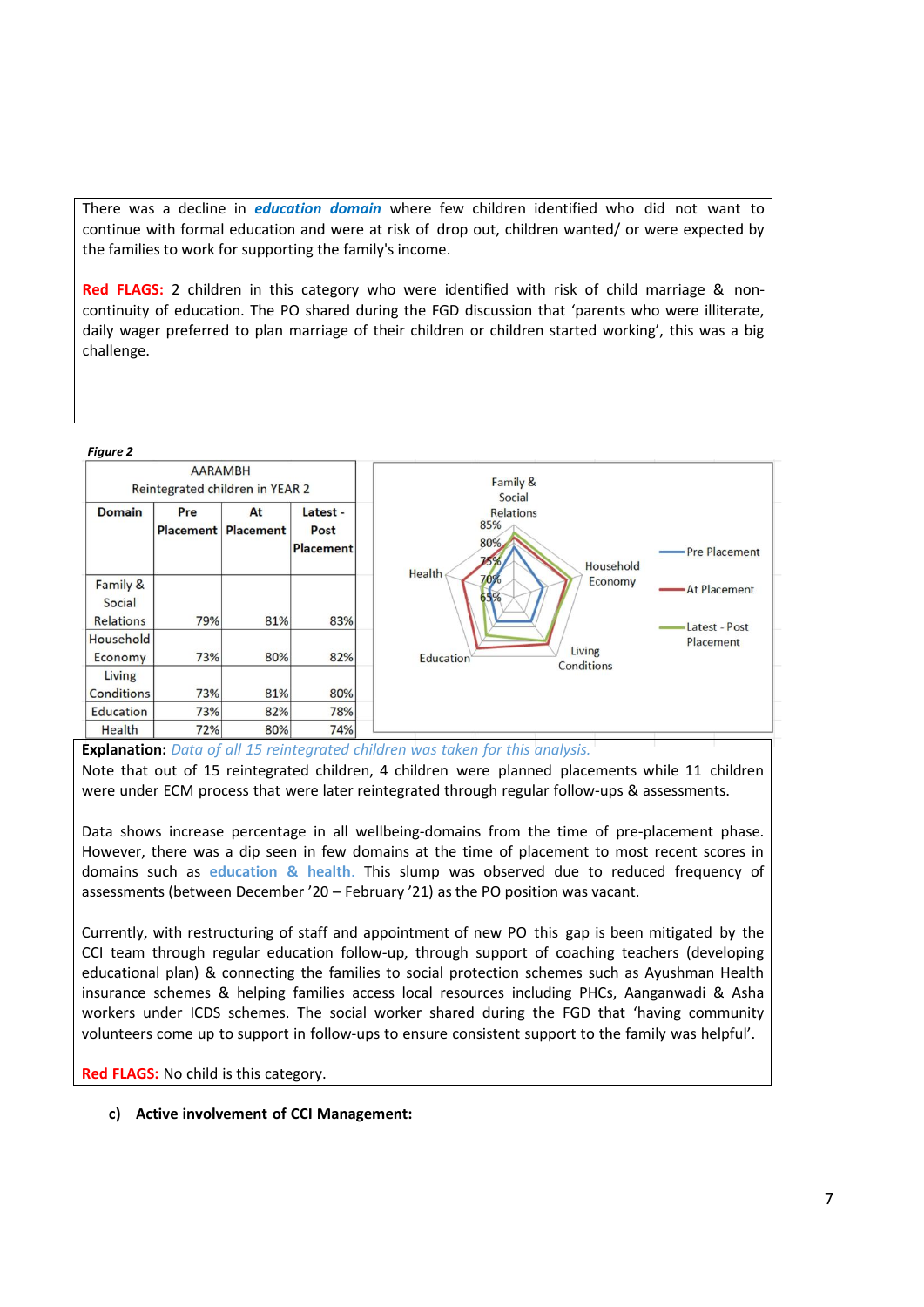There was an increased involvement seen at CCI management level which was seen particularly in Year two. Both CFOs were part of discussions during mentoring meetings & participation monthly meetings with CFOs. However, AARAMBH CFO 'Mr. Anup Sahay's passion to drive the project further was quite apparent' as shared by Miracle's implementation team during pilot project survey. Regular engagement efforts were made with different stakeholders including govt. officials: through steering committee meetings, discussions with WCD members & with other community organizations, organizing family meetings. Mr. Sahay spearheaded the process of staff recruitment & mentored the staff to formulate & implement quarterly goals. He represented AARAMBH's and Miracle Foundation's methodology on Family Based Care at different platforms.



*Figure 3: Mr. Anup Sahay & Dr. Sandhya Vyas (Joint Director – WCD Indore) sharing reintegration experience & State's approach at the 'Safe & Permanent Reintegration' Organized by Miracle Foundation*

#### **d) Consistent engagement with different stakeholders:**

Year two experienced great initiative taken up by the CCIs. **At AARAMBH** *the steering committee* was formulated in collaboration with Government stakeholders, the Department of Women and Child Development (WCD) (Indore division) with two broad objectives:

- Providing a platform for discussing best practices; any development in policy/legislative framework; highlight emerging issues/challenges specially related to children living in institutions
- Developing workable action plans including prevention; gatekeeping features for transition of children in families and other forms of alternative care

The committee consisted of Govt. stakeholders and NGO representatives. Through regular engagement efforts and showcasing AARAMBH's pilot work at different platforms, 'WCD got willing to include AARAMBH's children in its interventions if the data and regular updates could be provided to them' as shared by Mr. Sahay.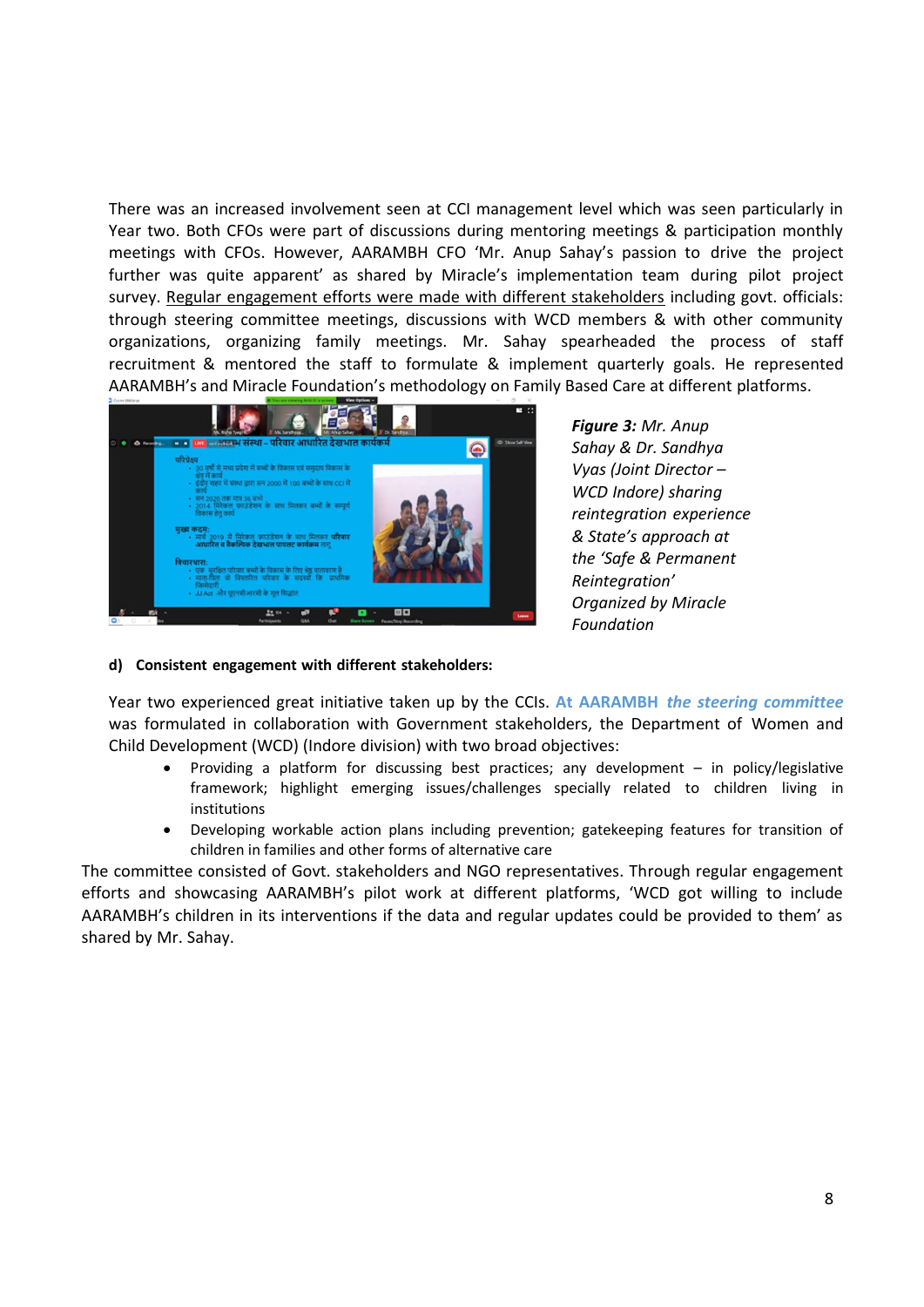

*Figure 5: Steering Committee meeting at Women & Child Development (WCD) office Indore - February 2021*

AARAMBH conducted two remote *meetings for parents/ caregivers of reintegrated children*. The objective of these meeting was to provide a platform to parents to express their concerns regarding where in what areas do, they feel their child's growth and development got hampered. The parents also got opportunity to interact with each other and learn from other parent's experiences. The CCI also shared some interesting parenting tips. The Program Support Officer shared during the FGD that 'all families were motivated well to continue children's education and give them a bright future'. She added 'children were learning the value of and enjoying festivals, celebrations etc. in the community and were getting to experience their culture and traditions first hand'.



*Figure 6: Remote Parents meeting for Reintegrated children families November 2020*

*\*Image blurred to protect child*

AARAMBH initiated donor engagement efforts through **structured donor meetings in order** to reach out to prospective donors to support the transformation of care model. Team also actively started connecting with PRI members to help identify and connect children's families with available social protection schemes. The CCI created a robust resource mapping document in order to support linkage of families with available schemes.

During the caregiver/parent interview a parent shared 'we migrated from the village as all our paper work like the ration card, other documents were registered on village address hence we were unable to claim any benefits'. CCI team supported parents to obtain requisite documentation for availing schemes. Program Officer during the FGD exercise informed 'Seventeen children's families were linked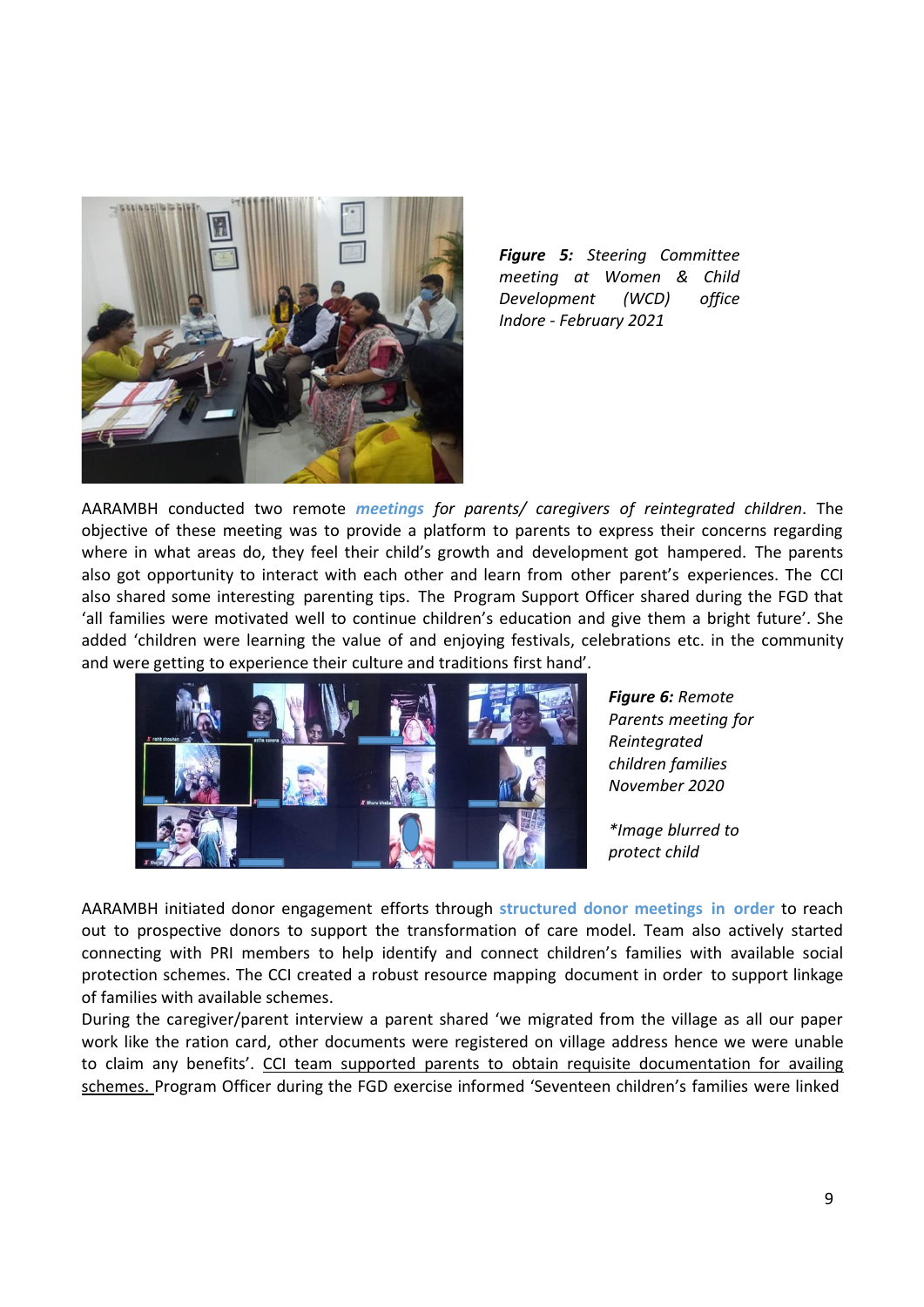with schemes - 10 families with Ayushman Yojana, 2 families with PM Awas Yojana, scholarship scheme for tribal children - 5 (12th and above)'.

**Gokul CCI, initiated their first working group meeting** with Miracle's support in September 2020. The committee included participation of government officials who were represented the district and were responsible for the care and protection of the children. This included Child Welfare Committee (CWC), District Women & Child Development Department (DWCD) officials & District Child Protection Unit (DCPU). However, these efforts were not consistent due to a 'gap' - no meeting since several months due to lack of engagement efforts from the CCI management.



*Figure 7: Remote Working Group meeting Ratnagiri September 2020*

Gokul CCI efforts in the direction of donor engagement for transitional care support and engagement with parents remained limited due to the pandemic. The CFO Mr. Mestry shared during FGD discussion that 'for the children staying in CCI, rapport improved with their parents. The parents who never used to visit their children for entire year, also started visiting frequently. Parents started interest in their child's life's developments regularly.

As shared by CCI team during FGD discussion when asked about their networking efforts 'Identification of the resources required for strengthening the families could not happen but with the help of the FBC process, we could strengthen understanding about the communities where the children's families resided including the living conditions, household economy & family and social relationship of the families'.

#### **e) Streamlining the documentation process:**

This was a great achievement for AARAMBH, where the CCI managed to have up-to-date documentation process in place including timely report of various initiatives undertaken including quarterly activity reports, quarterly goals, reports of various networking exercises with different stakeholders & all child & family assessments. Miracle's implementation team felt that 'appointment of Program Officer was a game changer'. However, this was a shortfall for Gokul CCI, points for which are captured under the challenges section of this document.

#### **f) Children's Participation:**

AARAMBH CCI initiated Family Based Care (FBC) Committee, giving children a platform to voice their opinion and participate in decision making. Children took their learnings from the CCI to the children and other people in the communities. Children also played active part in spreading awareness about child rights, family-based care to all the stakeholders.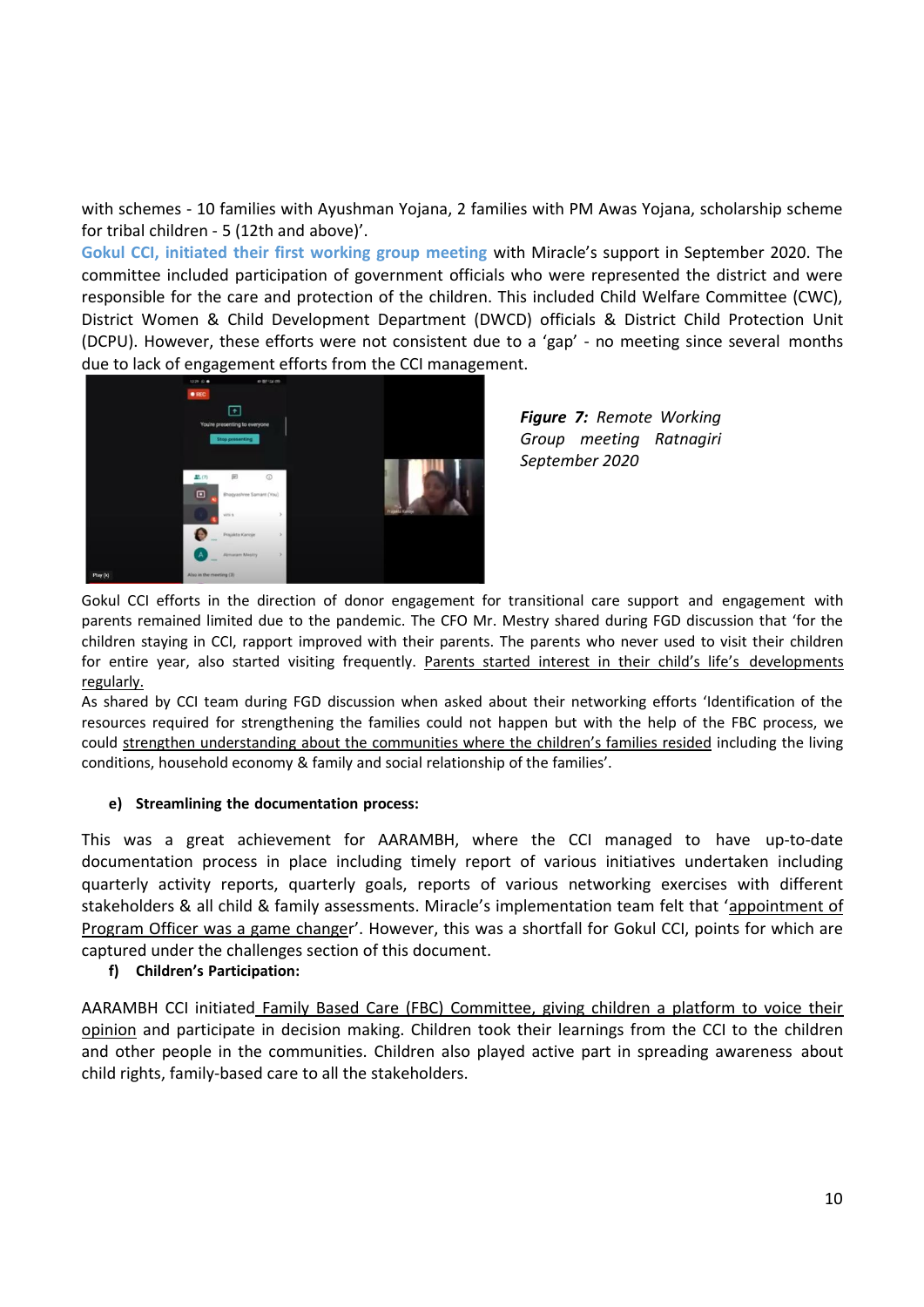

*Figure 8: Remote (FBC) Committee meeting October 2020 \*Image blurred to protect child identity*

During interviews with children, when asked 'if they could get an opportunity to influence the reintegration process in their own way, and what would they do differently' - 5 of 5 children shared that they 'wouldn't have changed anything in the process as they felt that the process was inclusive, not only were their views taken but they were decision making process'. Children living in group living shared 'the CCI considered my choice of staying in the city while also ensuring I remain in contact with my parents in the village, I have become more responsible.'

Gokul CCI did not formulate FBC committee for the children. However, during interviews with children, three children awaiting placement shared 'our opinions were considered regularly in every decisionmaking process which was related to us. We were involved in the placement processes. We were aware that our family members were also involved in the process which was great, Miracle and CCI team conducted telephonic conversation with our family members on a regular basis'.

#### **Challenges**

The challenges below cover the perspective shared by respondent as well as from the pre & post reintegration analysis of data in case management tracker and analysis of CCIs quarterly goals

• *Staffing Challenges:* There were few challenges during Year two. AARAMBH's PO position was vacant for three months, hence CCI's FBC activities including assessments & follow-ups got delayed. However, this was promptly managed by the CFO by leading recruitment of the new PO. He revamped the staffing structure after the Strategic Review Analysis to ensure 'redeployment of the current staff'. The aim of the staffing model as explained by the CFO was to 'reduce the gap in program implementation by ensuring staff were capacitated enough to take up the responsibilities of the PO in his/her prolonged/unexpected absence'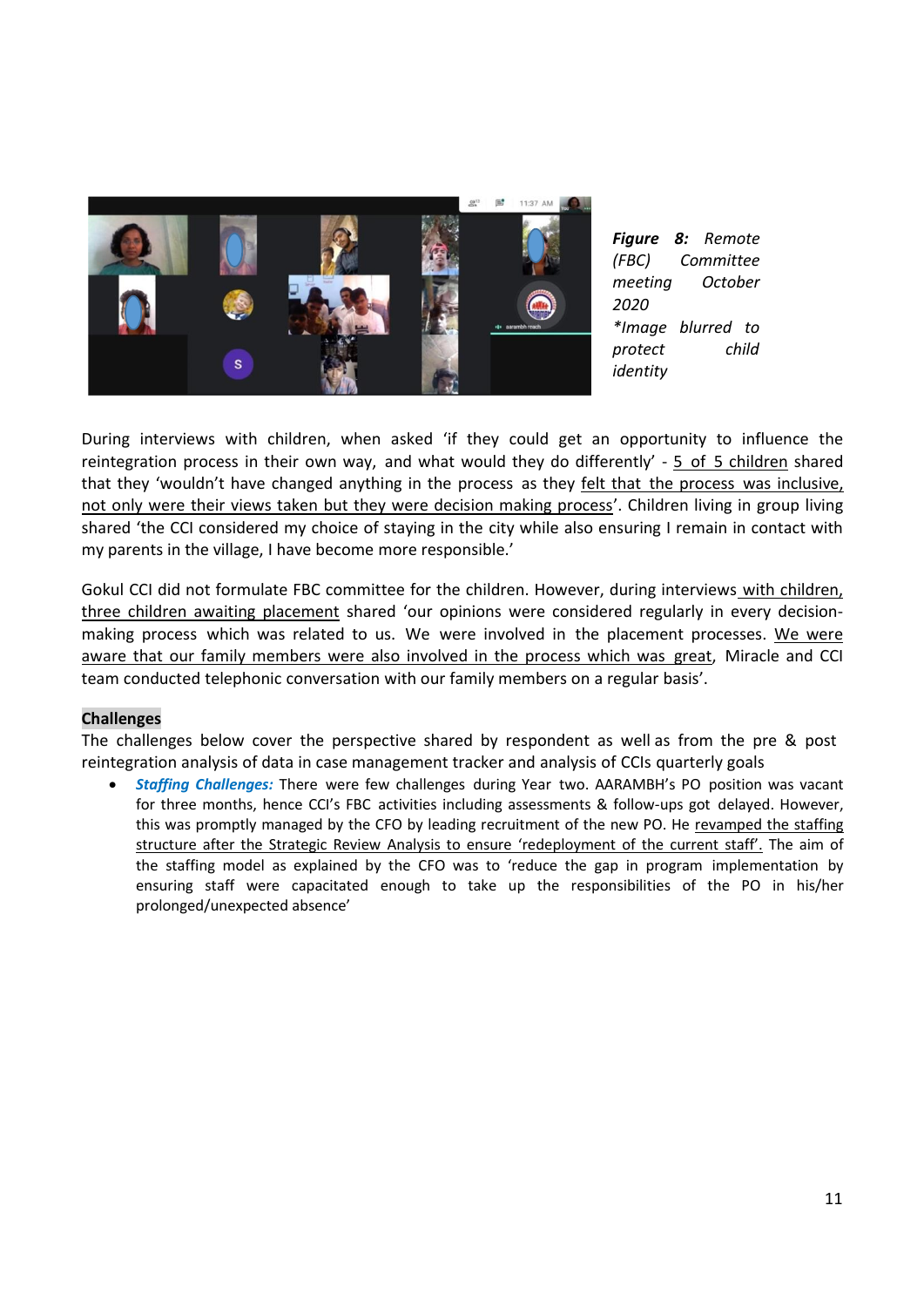

*For Gokul*, the appointment of PO position, In-charge and Social Worker happened very late in the process (September 2020). CFO also cited 'It was difficult to retain the staff, and fresher candidates joined the organization (Untrained staff)'. CCI team spent lot of time in rapport building before actually starting implementation process.

#### • *COVID pandemic resulted in derailed program activities:*

- o **Rapid restorations at AARAMBH** COVID led to lot of unplanned placements, it took frequent follow-up, regular assessment and streamlining education for all children. Unavailability of smart phones with children and families, created issue in reaching out to them, and it also become hurdle in the online education of the children initially. At the time of this final report there were 15 children who were with families under ECM process 'temporary placement'.
- o Gokul team struggled with **remote follow-ups and assessment**, considering the staff was new. Social worker cited this difficulty in FGD discussion 'There were limitations to receive accurate information about the situation of families though remote calls.'
- o Due to pandemic most of the families interviewed shared that they were grappling with financial crisis, with loss of earning as most of them were 'wage earners. A parent shared during the interview 'it became impossible for them to manage their expenses'.
- o 'Limited support by the Government authorities due to the pandemic Specifically of the state of **dysfunctional schemes** caused difficulty for children and families. Support given through the Balsangopan scheme (got delayed for more than 6 months) was not enough to meet the needs of the children, particularly health related, special medical needs (children with epilepsy, nutritional deficiencies etc.), higher education. In the covid situation, many of the carers were jobless and already in financial crunch. With large families where both children and carers at home & there were no means of earning, raised their expenses which lead to carers exploring CCI as an option for better child care.
- o **Lack of awareness about the existing schemes & resources among families** from the marginalized, vulnerable communities staying on outskirts of the village area was another propelling reason identified by AARAMBH team. Most of the families lacked proper paperwork to avail any govt. scheme like PDS, Ujjwala yojna other community services. Documentation, lengthy process to get approval on application was a major deterrent. Families did not take followup themselves even after being provided with all information. The CCI team at AARAMBH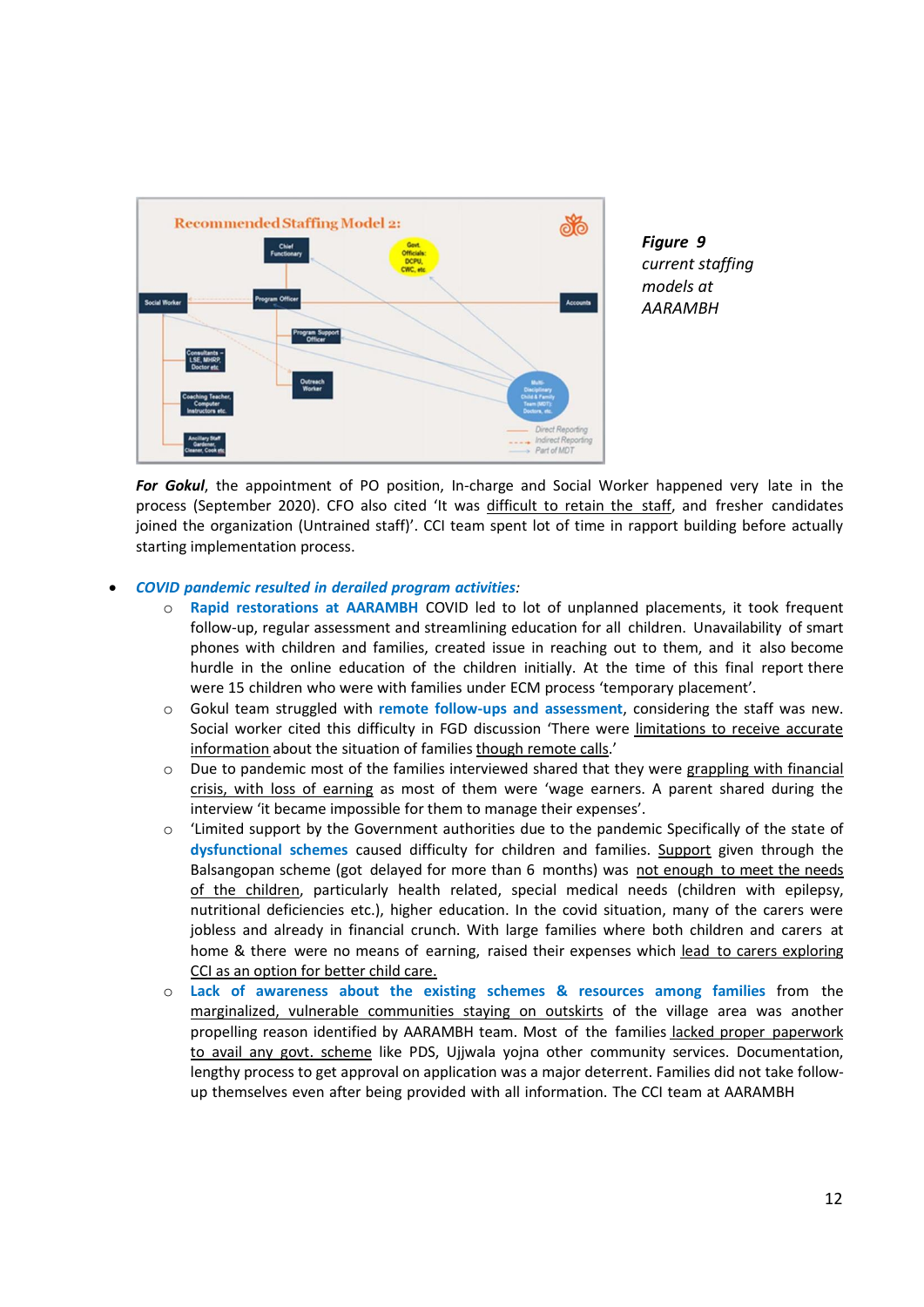was working closely with families & PRIs to mitigate this gap by providing documentation support to the families.

- o **In-person visits/ contact between children in the CCIs and families** could not happen at Gokul due to restricted movement during COVID lockdown. This led to slowing down the preparation process & ultimately hampering the transitioning of children in families. A parent shared during the interview 'I worried about my child in the CCI, I am only in touch with her through telephone, almost for the whole year I could not meet my child in person'.
- o During the survey implementation, team member at Miracle shared **'Local coaching was hard to find**' children found remote coaching less effective than in person coaching'. This caused drop in the education scores in TS<sup>TM</sup> assessments (refer in Figure 1 & 2).
- o **Risk of safety**. As shared in Figure 2 explanation, Gokul CCI shared 2 reintegrated children marked as 'Red Flag' during TS™ assessment. This included risk of child marriage & noncontinuity of education. Also, another factor included lack of contact with family where support of DCPO was sought to trace the family.
- **Lack of alignment of the vision & collective goal towards transformational care**: At Gokul, the CCI leadership preferred to continue with institutional care-set up for children in need of care & protection while also planned expansion to other projects such as – old age home & after care institution for 18+yrs girls. This was contrary to the original goal of the pilot project. This led to several delays in project implementation at every level. 'Communication gap' within the organization, was also a highlighted area shared by CCI staff during the FGD.
- **Documentation remained a grey area for Gokul CCI**. The reasons for which included lack of staff (between April 2020 – September 2020) there was only 1 staff i.e., social worker who was responsible to manage the entire CCI related activities. Additionally, due to high staff-turnover (the entire team changed since September 2020), the team needed time to be oriented and trained in assessment and other reporting templates. Also, there was limited guidance and support by the CFO in the process. Finally, poor network connectivity & dysfunctional computer system for documentation were other challenges identified by the CCI team responsible for reporting system.
- As shared by CCI team at Gokul, 'families did not easily get ready to **accept the responsibility of the children in kinship care**, reason being that most of the time, they themselves were overburdened with responsibility of their own children and family member.' 2 out 3 respondents (Children in CCI) had single parents and because of the financial pressure & lack of support from extended family, the children of these single parents remained institutionalized. Third child got institutionalized after the death of her parents, as her elder married sister was unable to take care of her, as she was dependent on her in- laws family.

#### **Learnings & Recommendations**

The learnings & recommendations below covers the perspective shared by all respondents, Q-goals and progress on program deliverables as well as from the pre & post reintegration analysis of data for children in case management tracker.

• Mindful Staffing Strategy. Ensuring a robust staffing structure which incorporated 'redefining the roles of staff' as the CCI transitions. While sharing the example of AARAMBH implementation team mentioned during the survey, 'it was a good practice, to not rely most/all program on one person like PO - support other members to have a backup, in the uncalled-for absence of main point person'.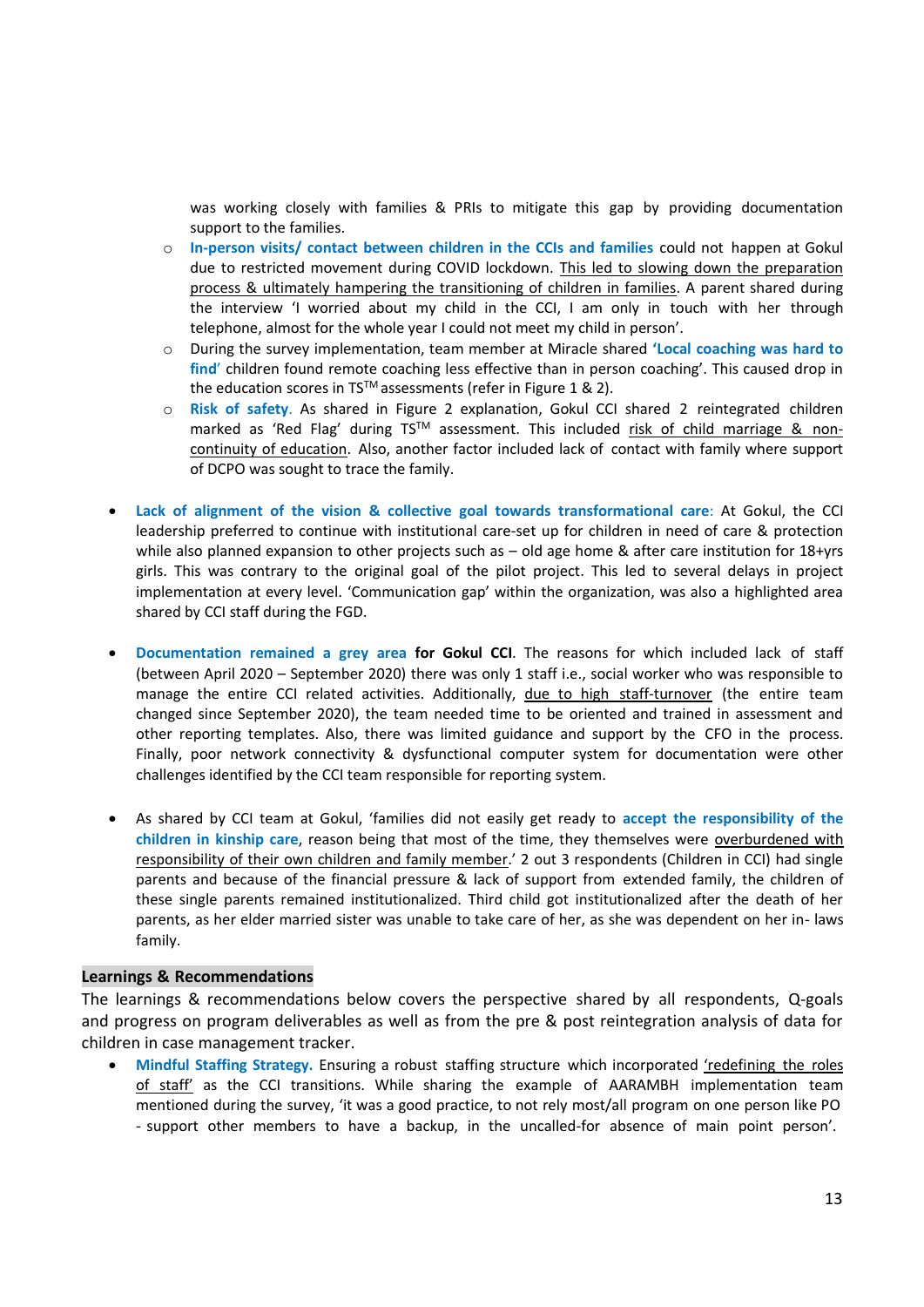AARAMBH learnt from the experience of program slow down as the PO left. These situations could be avoided with resorting to redeployment of staff as a part of strategic review analysis exercise. The CFO worked extensively to reframe the roles, e.g., house father redeployed as community outreach worker (ORW) & in charge redeployed as program support officer for FBC as majority of the children were transitioned from CCI to families. Additionally, hiring any new staff keeping perspective of '10 X thinking' for expanding the program at the grassroots.

- **Redefining the partnership model** with other CCIs. One of the important learning from this pilot project for Miracle Foundation pilot was to redefine the partnership model with its other CCI partners. The new approach facilitated CCI partner organizations to realize their full potential and take ownership in the implementation of family-based alternative care and family strengthening initiatives, towards sustainable reintegration of children with families. As shared by the implementation team from Miracle during the survey – *'When CCI team found solution to their problem, they took action quickly but if readily given a solution they take time to do that. Facilitating the process to find solution for ground level problems was more helpful than giving solution'*.
- Importance of **mapping and utilizing support of community resources** (Anganwadi, Asha workers, VCPC, community volunteers, community heroes, SMC) played important role in regular monitoring & more mentoring support to the families. The respondent official shared about the constant efforts of the DCPU office in their district to strengthen the village / ward level child protection committees, as they believed that V/WCPCs could play a major role to strengthen families, family-based care, creating a safe environment for children. Additionally, AARAMBH's efforts were critical at working closely with families & PRIs to mitigate gaps by providing documentation support to the families to access schemes & services. They further identified and trained 'community volunteers' in Barwani district on life skill support and child rights, and were able to further take these trainings ahead in the community.



*Figure 10 Community Volunteer training by Life Skill educator February' 21*

• **Constant engagement efforts with stakeholders** were critical for the program to be successful. This included formulating/ facilitating OR participating in different forums including steering committees, working groups etc. to share regular program updates/ progress on different platforms. One of respondent official suggested 'CCI should share the data and updates on children restored (the transition process) to families and kins'. Additionally, the engagement should not be limited to WCD, DCPUs but also Community Based Organizations (CBOs), PRIs, schools and other key players.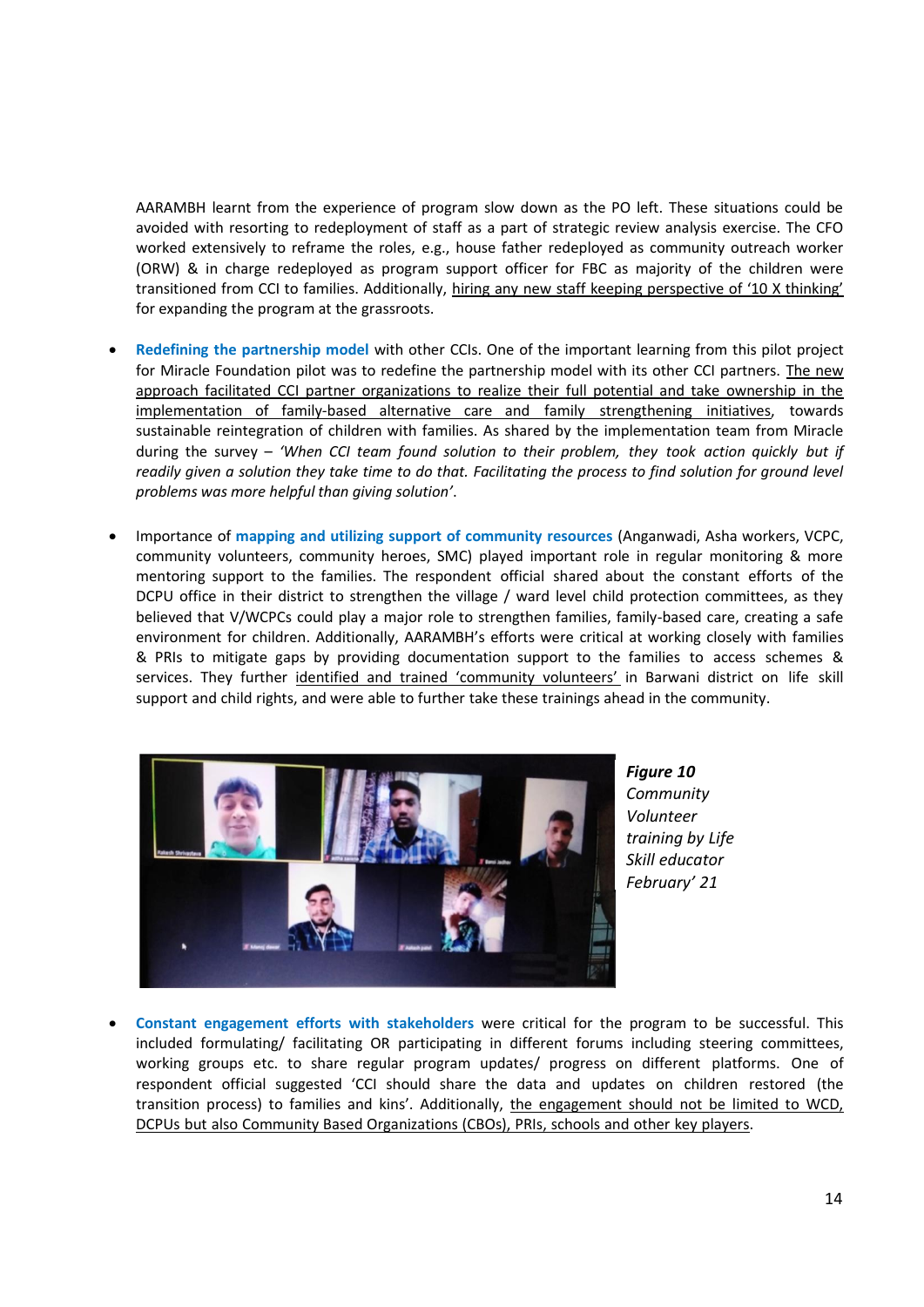AARAMBH's efforts in this direction including formation of MDT (Multi-disciplinary team discussion) for case discussion on transition & developing intervention plans to support child & family's needs was commendable.



*Figure 11 MDT Meeting at AARAMBH June' 20*

- **Child Participation.** Involving children in decision making process so child doesn't feel 'forced' to move to caregiver just because it was the only option available for him/her & spending more time on preparatory efforts (planning stage) so the child & caregivers were prepared & had realistic expectations. Additionally, supporting initiatives like FBC Committee which was a means of children taking learnings to families and communities e.g., AARAMBH children took session on child rights with village children. Anup ji (CFO, AARAMBH) shared – *'If children become change ambassadors, the program would be sustainable.'*
- **CCI became agents of change.** CCI not only worked towards reintegration of children into families, but also worked effectively towards 'preventing children from re- entering the system'. The CCI could play an effective role of creating synergy between the systems CWC, DCPU & community resources (so the children & family needs could be better addressed). The CCI also invested in training & equipping the social workforce across child care & protection sector in family - based alternative care.
- **Strengthening the Case Management System was important** for effective transition and reintegration of children in families and other forms of family based alternative care. A comprehensive case management system provided and coordinated care & support to children and families, leading to a more efficient system that delivered services for children and protected them from harm, abuse, and exploitation.
- **Strengthening community based other alternative care options on ground** (fit persons, small group homes, foster care etc.) so that Institutions were not looked at the ONLY options if the kinship care arrangement did not work.
- **Strengthening 'effort in Remote work'.** With the COVID pandemic, most efforts went towards remote follow-up support & monitoring of children & families, Remote trainings to CCI and other stakeholders, remote engagement efforts & remote education for children in families - which was an explored territory earlier. Hence, it was important to have systems in place to ensure that remote efforts were successful. Miracle's guideline on remote assessment was a step in this direction.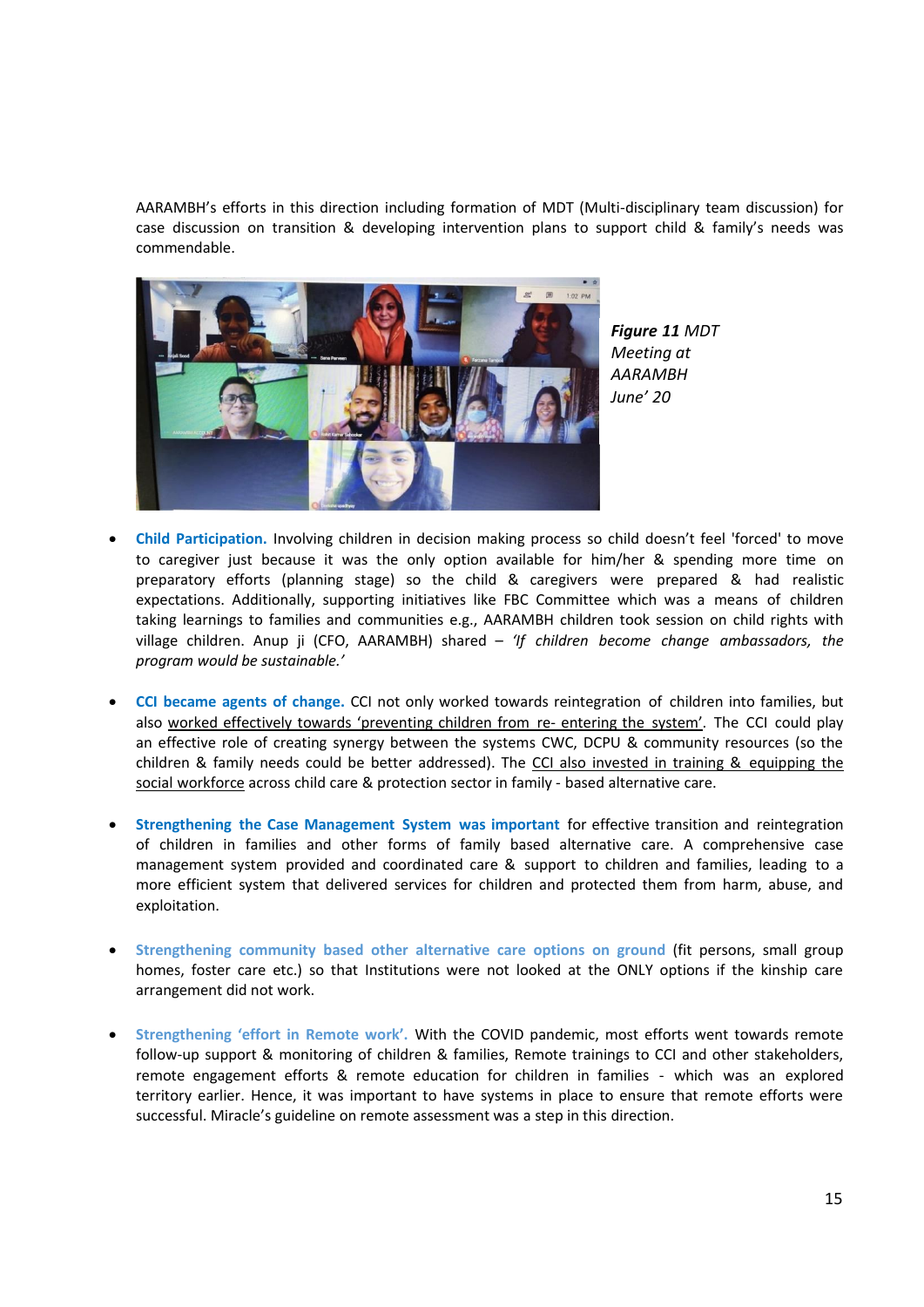• **Prioritizing Self-sustainability.** It would be important for CCIs to diversify their donors to ensure the care provided to children was not compromised. CCI needed to ensure more effort in donor education and engagement for diversion of funding towards Family Strengthening (FS) and Family Based Alternative Care (FBAC). Regular efforts were made towards utilizing community support system including linking of children & families with social protection schemes through Active Family Support (AFS) Model\*.

#### **Way Forward**

- Gokul: At the time of the completion of the two-year pilot project, Miracle Foundation concluded with its direct partnership support with Gokul CCI. Miracle **continued its efforts to ensure smooth transitioning out plan for children in families through its District Facilitator (DF) Model.** The DF Model focused on implementing and showcasing the model of reintegrated children in their families while ensuring a safe, nurturing family environment in which the children thrive. The key areas of work included:
	- o Ensuring a proper mechanism for regular/ robust follow-ups for reintegrated children for safe placements.
	- $\circ$  Collaboration with district authorities, community resources for monitoring of reintegrated children & working towards prevention of further separation
	- $\circ$  Facilitating/participating in different forums including working groups etc. to draw workable action plans including prevention, gatekeeping of children to prevent unnecessary entry into the system in the first place & for promoting efforts in transition of children in families and other forms of Alternative Care.
- **AARAMBH:** As successfully completed year 2, the pilot project extended another year YEAR 3 focusing on KEY deliverables which included:
	- o **Developing & implementing program deliverables & goals** (Quarterly goals)
	- o **Ensuring smooth transition** of children in families OR other F-BAC option which included linkages with community resources, monitoring with timely assessments & sharing case stories and documentation.
	- o **Ensuring staffing model caters to the project needs** while ensuring roles and responsibilities of all staff to be clarified to ensure role distinction & reporting structure.
	- o **Strengthening networking and engagement** efforts with different stakeholders including government, non-government agencies, community resources.
	- o **Hosting training of social workforce/ learning exchange'** to 'train & equip' the social workforce across child care & protection sector in family - based alternative care sphere.
	- o **Showcase** the progress and process of transition of children into families as **'best practice model'** in different forums such as steering committees, learning exchanges etc.
	- o **Increase community's involvement towards prevention efforts**. CCI takes lead in helping communities support children and families through coordination of services. Enabling them to protect vulnerable children by ensuring neighborhoods are safe, nurturing places for children. While also striving to improve educational and developmental outcomes for children and youth.
	- o **Prioritizing self-sustainability** through efforts to increase the donor base through donor education and engagement that focuses on Family Strengthening (FS) and Family Based Alternative Care (FBAC)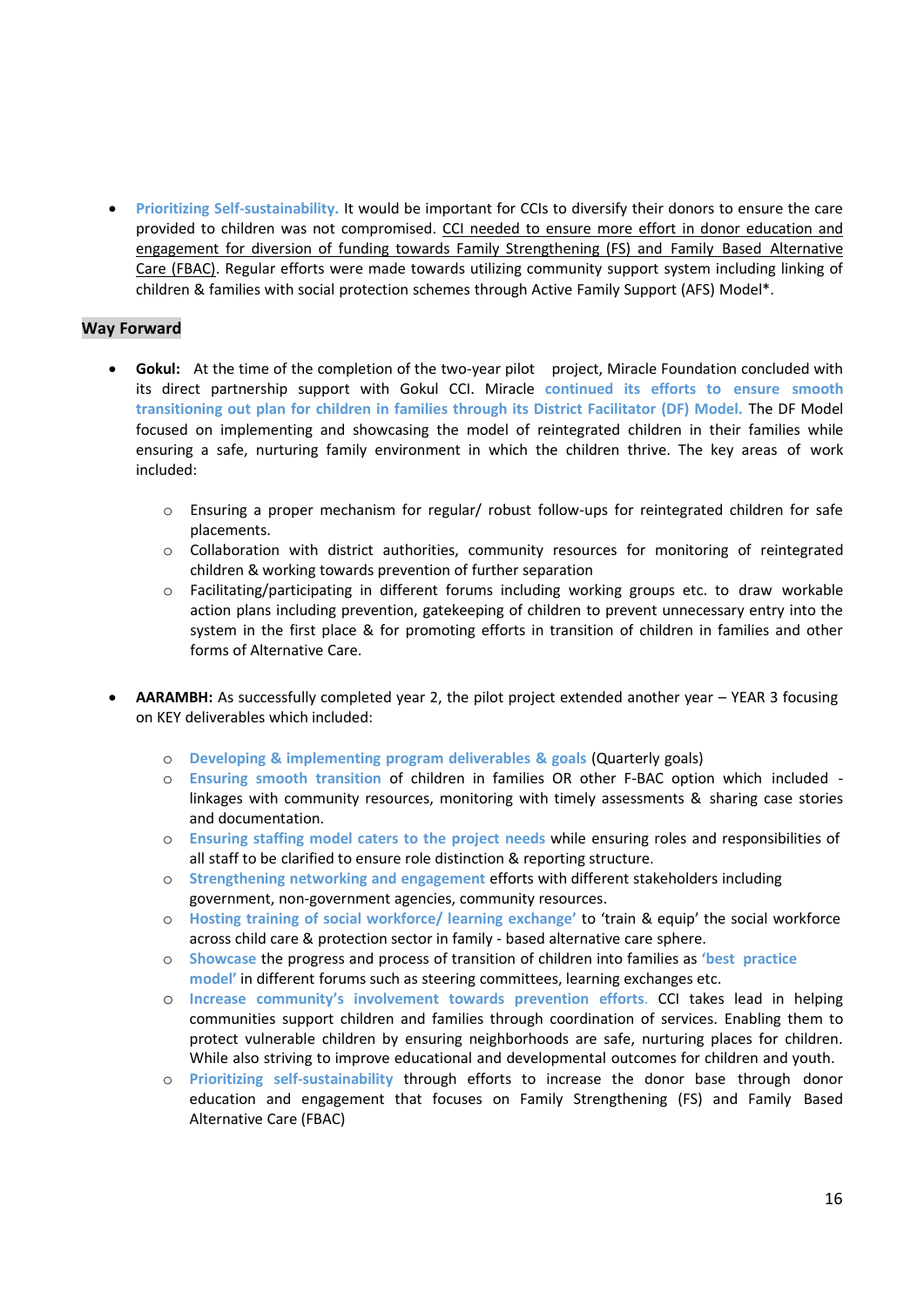## **Quotes from Respondents**

'I dream that the children should be happy in the families, free from any kind of abuse or other issues. I now want to activate village level committees so that the project could be continued in the community even after our pilot project is officially over. I want to see children take complete ownership oftheir lives and have a good future.' – CFO, AARAMBH

'Through Pilot program we have strengthened our understanding about the communities where the children's families reside including the living conditions and household economy & family and social relationship of the families – CCI team, Gokul

I 'Really appreciate Miracle Foundation for the support that all the interventions could be moved to the remote medium smoothly.' - CCI

'The family is the best place where they can develop themselves with the given support from family members' -Reintegrated Child

'Pilot s have been a learning lab for other CCIs. The vision development and building partnership to its essence - 'true partnership' should be our approach while working with otherCCIs as well' – Implementation team at Miracle

'In order to ensure that systems are effective and that the rights of children are protected, coordination and convergence are essential' – Govt. Official

'We should continue to use our learning of pilot sfor doing advocacy at the state and district level so that the districts can come forward to learn more for other CCIs in their districts' – Sr. Team Miracle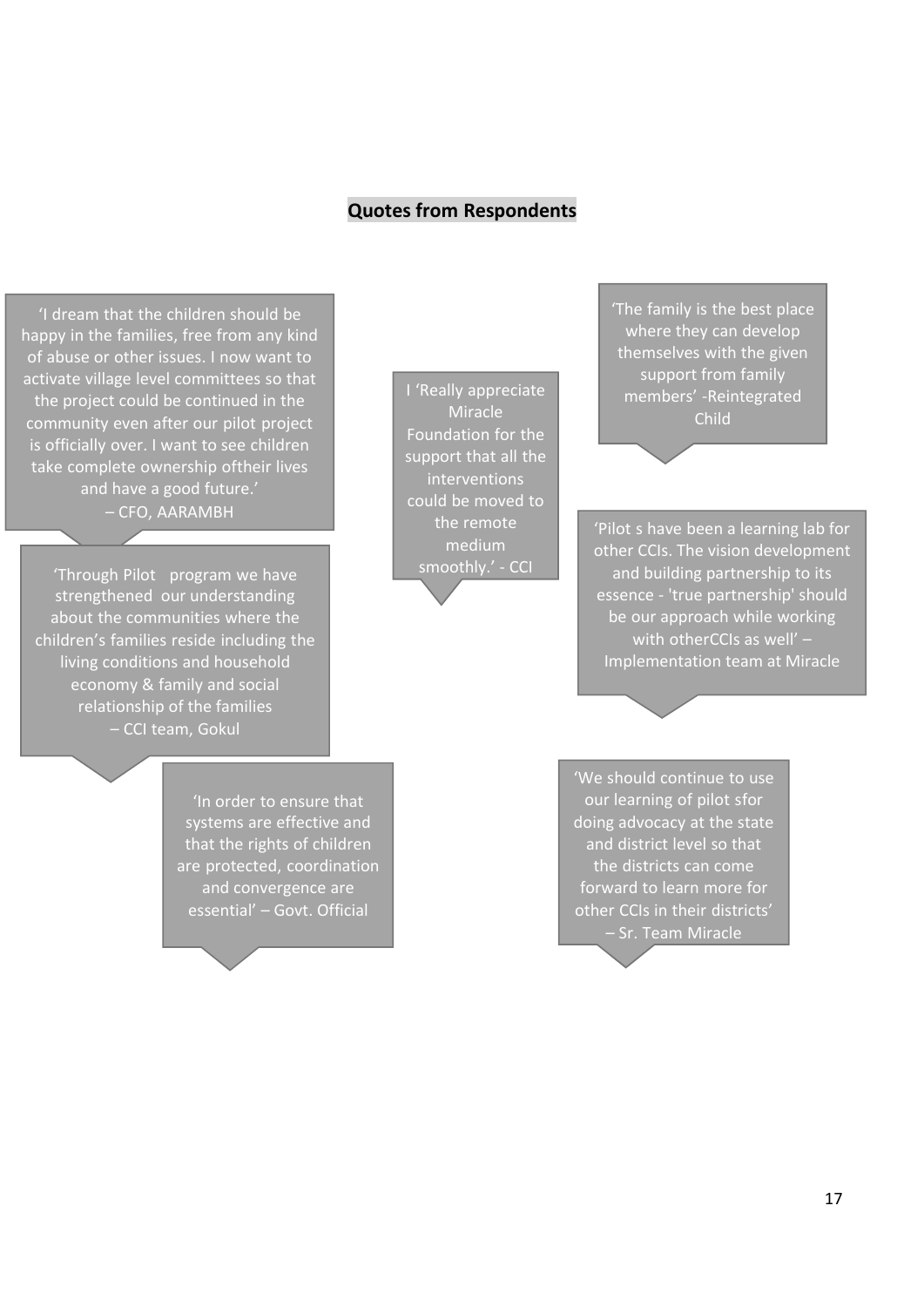### **GLOSSARY**

- **Case Management Tracker (CMT):** Miracle's CMT is tool to track effectiveness of case management system, a tracking system developed by Miracle Foundation India covering all six stages of case management (Admission, Assessment, Planning, Implementation, follow-up, case closure) in order to track pre and post reintegration progress, wellbeing of the children and families.
- **Case Management Process**
- **Home Thrive ScaleTM**
- **Strategic Review Analysis**
- **Multi-Disciplinary Team Discussion**
- **Steering Committee/ Working Group**
- **FBC Committees**
- **DF Model:** With emerging need to spearhead the work of reintegration of children in CCIs and working closely with families. The DF Position will uphold the Miracle Foundation India mission to advocate loving family for every child in CCIs.
- **Expedited Case Management**
- **ACTIVE Family Support Model (AFS)**\* Adapted from Hope & Homes for Children. The ACTIVE Family Support Model aims to support the "restoring and strengthening the social network, the family's attachment with the community and overcoming the social exclusion of the family."